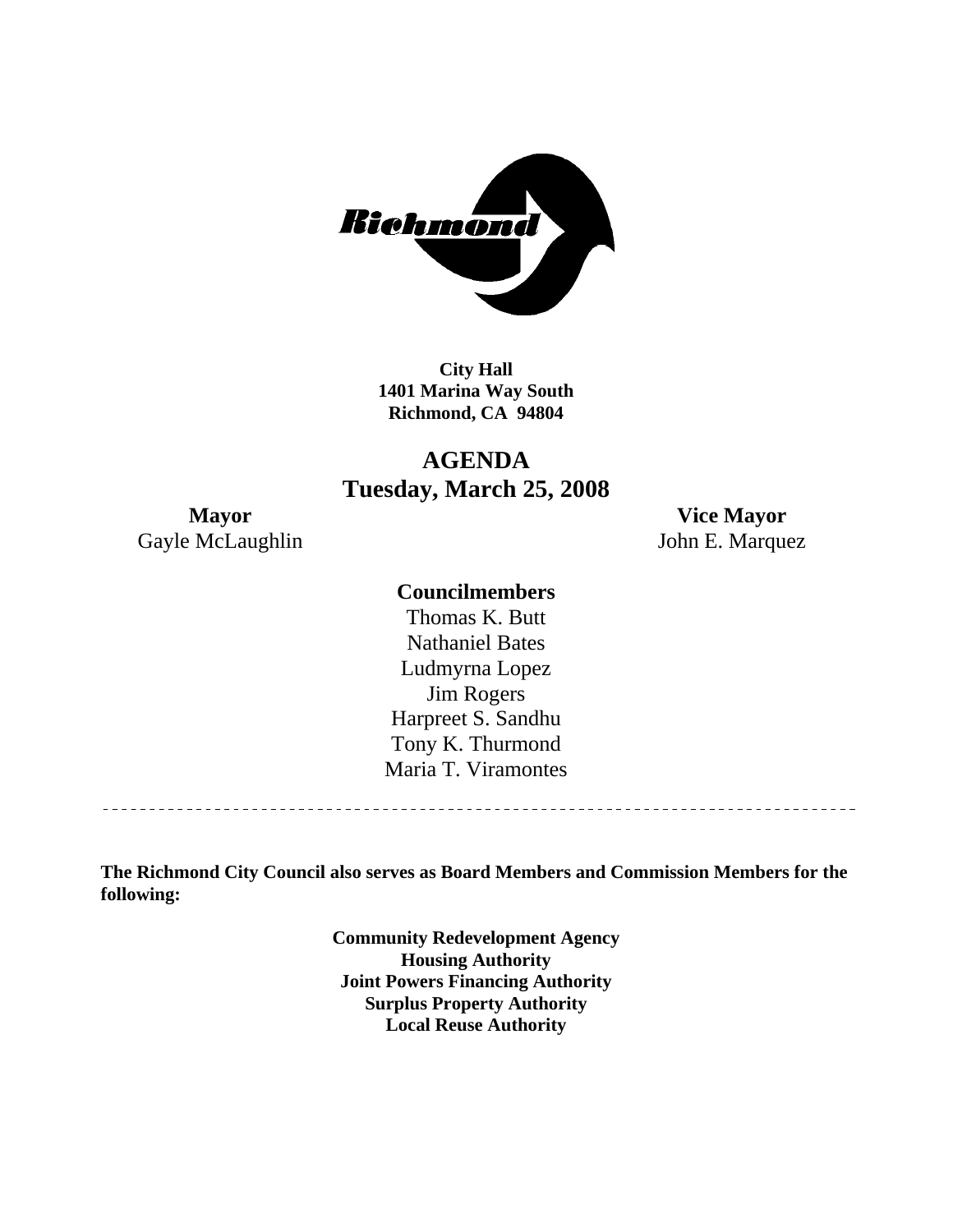# **MEETING PROCEDURES**

The City of Richmond encourages community participation at its City Council meetings and has established procedures that are intended to accommodate public input in a timely and time-sensitive way. As a courtesy to all members of the public who wish to participate in City Council meetings, please observe the following procedures:

**PUBLIC COMMENT ON AGENDA ITEMS:** Anyone who desires to address the City Council on items appearing on the agenda must complete and file a pink speaker's card with the City Clerk **prior** to the City Council's consideration of the item. Once the City Clerk has announced the item and discussion has commenced, no person shall be permitted to speak on the item other than those persons who have submitted their names to the City Clerk. Your name will be called when the item is announced for discussion. **Each speaker will be allowed TWO (2) MINUTES to address the City Council on NON-PUBLIC HEARING items listed on the agenda.** 

**OPEN FORUM FOR PUBLIC COMMENT:** Individuals who would like to address the City Council on matters not listed on the agenda or on **Presentations, Proclamations and Commendations, Report from the City Attorney, or Reports of Officers** may do so under Open Forum. All speakers must complete and file a pink speaker's card with the City Clerk **prior** to the commencement of Open Forum. **The amount of time allotted to individual speakers shall be determined based on the number of persons requesting to speak during this item. The time allocation for each speaker will be as follows: 15 or fewer speakers, a maximum of 2 minutes; 16 to 24 speakers, a maximum of 1 and one-half minutes; and 25 or more speakers, a maximum of 1 minute.** 

#### **SPEAKERS ARE REQUESTED TO OCCUPY THE RESERVED SEATS IN THE FRONT ROW BEHIND THE SPEAKER'S PODIUM AS THEIR NAME IS ANNOUNCED BY THE CITY CLERK.**

**CONSENT CALENDAR:** Consent Calendar items are considered routine and will be enacted, approved or adopted by one motion unless a request for removal for discussion or explanation is received from the audience or the City Council. A member of the audience requesting to remove an item from the Consent Calendar must complete and file a speaker's card with the City Clerk **prior to the City Council's consideration of Item C, Agenda Review.** An item removed from the Consent Calendar may be placed anywhere on the agenda following the City Council's agenda review.

*The City Council's adopted Rules of Procedure recognize that debate on policy is healthy; debate on personalities is not. The Chairperson has the right and obligation to cut off discussion that is too personal, too loud, or too crude.* 

**\*\*\*\*\*\*\*\*\*\*\*\*\*\*\*\*\*\*\*\*\*\*\*\*\*\*\*\*\*\*\*\*\*\*\*\*\*\*\*\*\*\*\*\*\*\*\*\*\*\*\*\*\*\*\*\*\*\***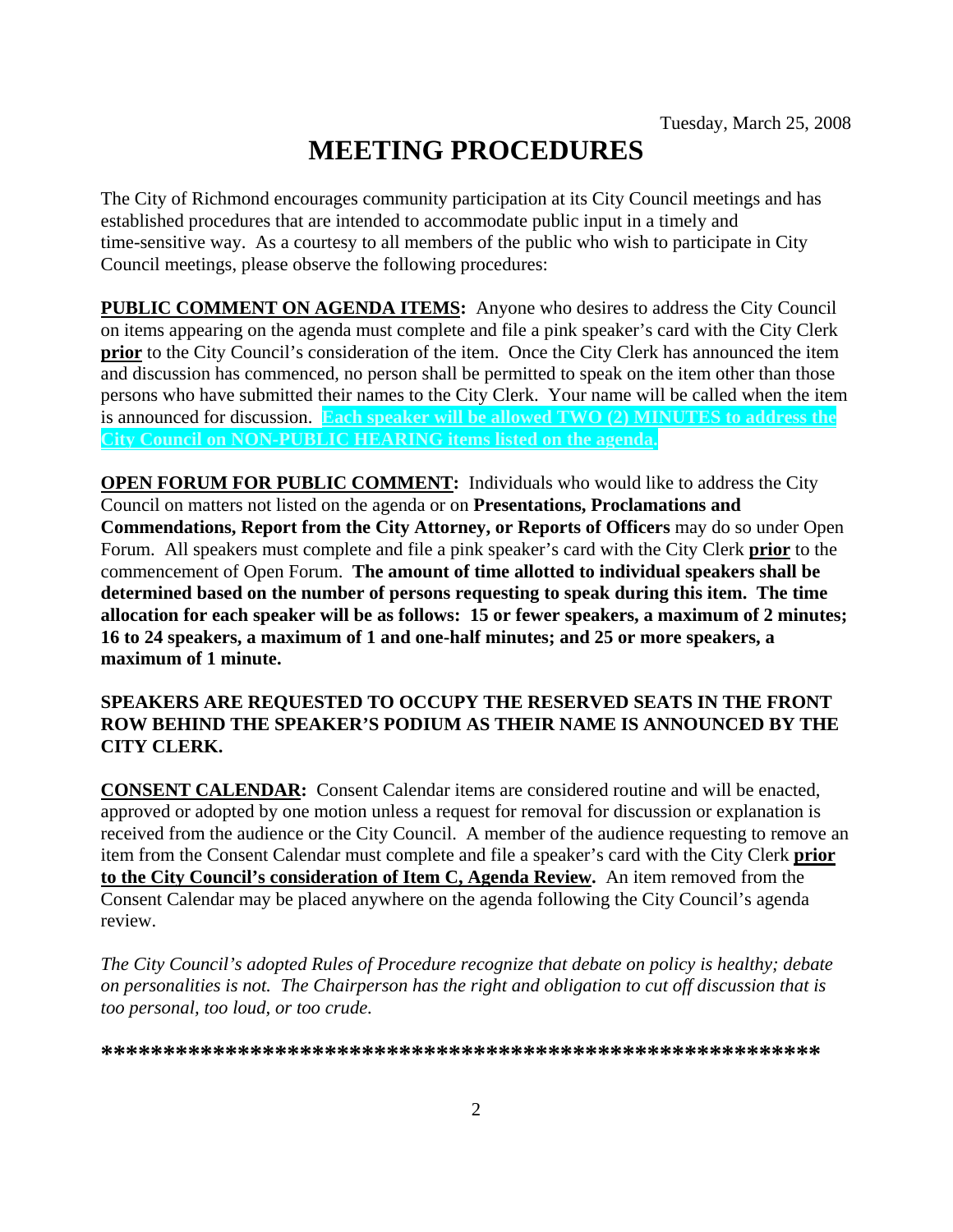# **Evening Open Session**

## **CITY COUNCIL**

7:00 p.m.

#### **Pledge To The Flag**

#### **A. ROLL CALL**

#### **B. STATEMENT OF CONFLICT OF INTEREST**

#### **C. AGENDA REVIEW**

### **D. REPORTS FROM THE CITY ATTORNEY OF FINAL DECISIONS MADE AND NON-CONFIDENTIAL DISCUSSIONS HELD DURING CLOSED SESSION**

#### **E. PRESENTATIONS, PROCLAMATIONS, AND COMMENDATIONS**

- **E-1.** Proclamation honoring the 101st Birthday of Mr. Al Grammer of the Richmond Annex Senior Center - Mayor McLaughlin and Councilmember Bates (620-6503).
- **E-2.** Proclamation recognizing National Library Week, April 13-19, 2008 Library and Community Services (Monique A. le Conge, 620-6554).
- **E-3.** Accept a presentation by Richmond Little League Library and Community Services (Monique A. le Conge, 620-6951).
- **E-4.** Proclamation declaring March 2008 as American Red Cross Month in Richmond Mayor's Office (Mayor Gayle McLaughlin, 620-6503).
- **E-5.** Accept a presentation by West County Reads Library and Community Services (Monique A. le Conge, 620-6554).

#### **F. OPEN FORUM FOR PUBLIC COMMENT**